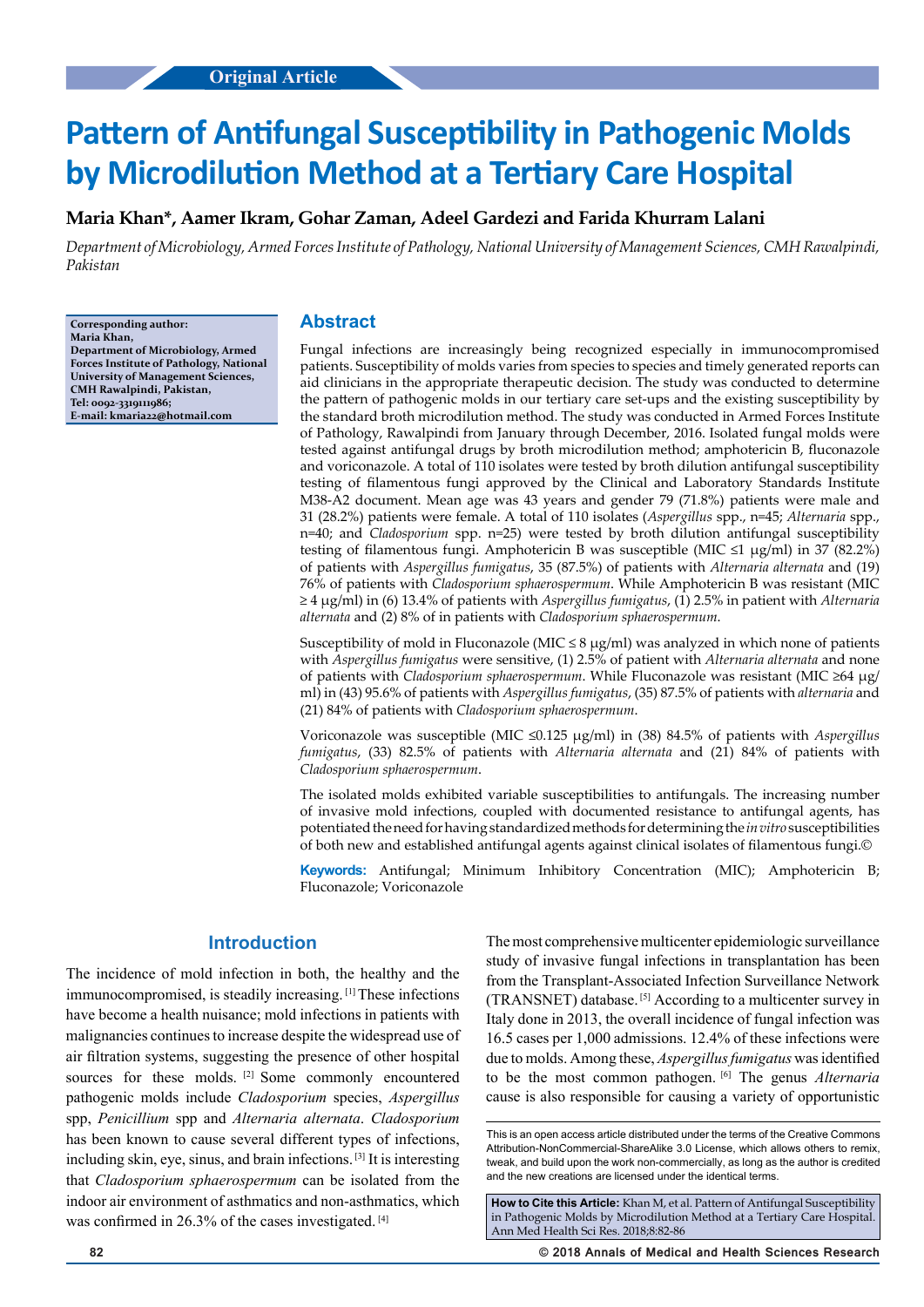infections in humans. Cutaneous and subcutaneous infections are the most common (74.3%). Oculomycosis, invasive and non-invasive rhinosinusitis and onychomycosis have also been reported. [7] Broth dilution is the reference method for detection of MICs and antimicrobial susceptibility testing of antifungal agents. [8]

Such infections become a health nuisance especially in the immunocompromised patients despite spending tons of resources on prevention strategies such as use of air filtration systems or barrier precautions and even treatment. Isolation of fungal etiological agent is another challenge faced by the diagnostic labs of developing countries. Apart from yeasts commonly seen in superficial infections, molds have also been responsible for a wide variety of fungal infections encountered in clinical practice. Molds like *Aspergillus fumigatus*, *Alternaria alternata* and *Cladosporium sphaerospermum* contribute significantly to the spectrum of mycological infections in the clinical practice. Fungal isolates obtained from various clinical specimens and their susceptibility testing is warranted only when a true pathogen or otherwise clinically correlated isolate is grown from the sample. This is further complicated with limited availability of antifungal drugs susceptibility testing. Antifungal treatment without valid drug susceptibility results, keeps the patients and clinicians skeptical about the outcome.

Determining the resistance pattern of different molds to antifungals would enable us to effectively manage and treat patients. Broth microdilution antifungal susceptibility testing remains the standard for susceptibility testing that requires expertise as well as resources. Pakistan is a resource poor country where diagnosis and susceptibility testing for fungal infections have remained in the background. The studies on the subject are limited to establish spectrum of such infections in general or special patient population of this region and information on antifungal susceptibility testing is scarce. We carried out broth microdilution antifungal susceptibility testing of three major filamentous fungi namely *Aspergillus fumigatus*, *Alternaria* alternate and *Cladosporium sphaerospermum* isolated from clinical specimens. Our novel effort in Pakistan was directed to highlight epidemiological footprints of such isolates in our setup as well as to assist in therapeutic decision-making using standardized susceptibility testing method.

### **Material and Methods**

The study was conducted from January to December 2016, at Department of Microbiology, Armed Forces Institute of Pathology, Rawalpindi, Pakistan. Various clinical samples including sputum, bronchoalveolar lavage, tissue and pus collected from both outdoor and admitted patients were dealt for the study. Specimens were subjected to microscopic examination by wet film preparation using lactophenol blue staining. The smears were observed under high power (40 X) objective lens. Presence of fungal hyphae in the wet film or otherwise was documented. Patients' demographic information with relevant clinical details was also recorded.

plate of a set of culture media comprising of Sabouraud's Dextrose agar (Oxoid<sup>TM</sup> Ltd CM 0041), Sabouraud's Dextrose agar with Chloramphenicol (OxoidTM Ltd PO 0161), Sabouraud's Dextrose agar with Chloramphenicol and Actidione (Oxoid™ Ltd PO 0162). Each set of three plates was put in a dedicated zip locked plastic bag to prevent environmental or cross contamination from other specimens and incubated at 22ºC for 28 days. The plates were taken out of the incubation and the packing for aeration and observation for macroscopic growth on alternate days. Identical growth obtained on at least three inoculation points on minimum two out of three plates was taken as significant. The growth was identified using macroscopic colony morphology as well as microscopic features in Lactophenol blue preparation using a microscope. Plates showing, mixed growth of molds was excluded out of the study considering these as contamination. Once after final identification, molds were subjected to standardized antifungal susceptibility testing according to Clinical Laboratories Standards Institute (M38-A2). The selected isolates were further inoculated on Potato Dextrose Agar slant (Oxoid™ CM0139) for 5 to 7 days at 35°C. Colonies of molds exhibiting sporulation were covered by 1-2 ml of sterile 0.85% saline. The suspension was slightly agitated to mix the culture contents in it. Then the suspension is pipetted out over the slant, transferred to a sterile aliquot and then vortexed for 10-15 seconds. Optical densities (OD) of the suspensions were adjusted using spectrophotometer (530 nm) to 0.1 for *Aspergillus fumigatus*, 0.16 for *Cladosporium sphaerospermum* and 0.27 for *Alternaria alternata*. For broth microdilution, sterile 96 well microtiter disposable plates were used. For antifungal drug susceptibility testing, each well was inoculated with 0.1 ml of the inoculum suspension. Antifungal reference powders were obtained commercially (Sigma-Aldrich, Merck USA), from the drug manufacturer. The powders were stored at −20°C as recommended by the manufacturers. Antifungal stock solutions were prepared with concentration of 1280 μg/mL (10 times the highest concentration tested). Dimethyl Sulfoxide (DMSO) (Sigma-Aldrich, Merck USA) was used as solvent for amphotericin B and voriconazole whereas water was for fluconazole. Sterile stock solutions were dispensed into sterile polypropylene vials.RPMI-1640 (Sigma-Aldrich, Merck USA) with glutamine and phenol red as, and without bicarbonate was used for testing the filamentous fungi. The pH of the medium was maintained between 6.9 and 7.1 at room temperature.The growth control wells contained 0.1 ml of the corresponding diluted inoculum suspension and 0.1 ml of the drug diluent (2%) without antifungal agent. Microdilution trays were then incubated at 35 °C for 48 hours. Some of the isolates were observed for 72 hours. Only three drugs were tested against the selected mold species. These drugs were selected for their easy availability in the country and better confidence of the clinicians of our setup over these antifungal agents.

Drug concentration ranges were:

- Amphotericin B0.0313 to 16 μg/ml
- Voriconazole 0.0313 to 16 μg/ml
- Fluconazole 0.125 to 64 μg/ml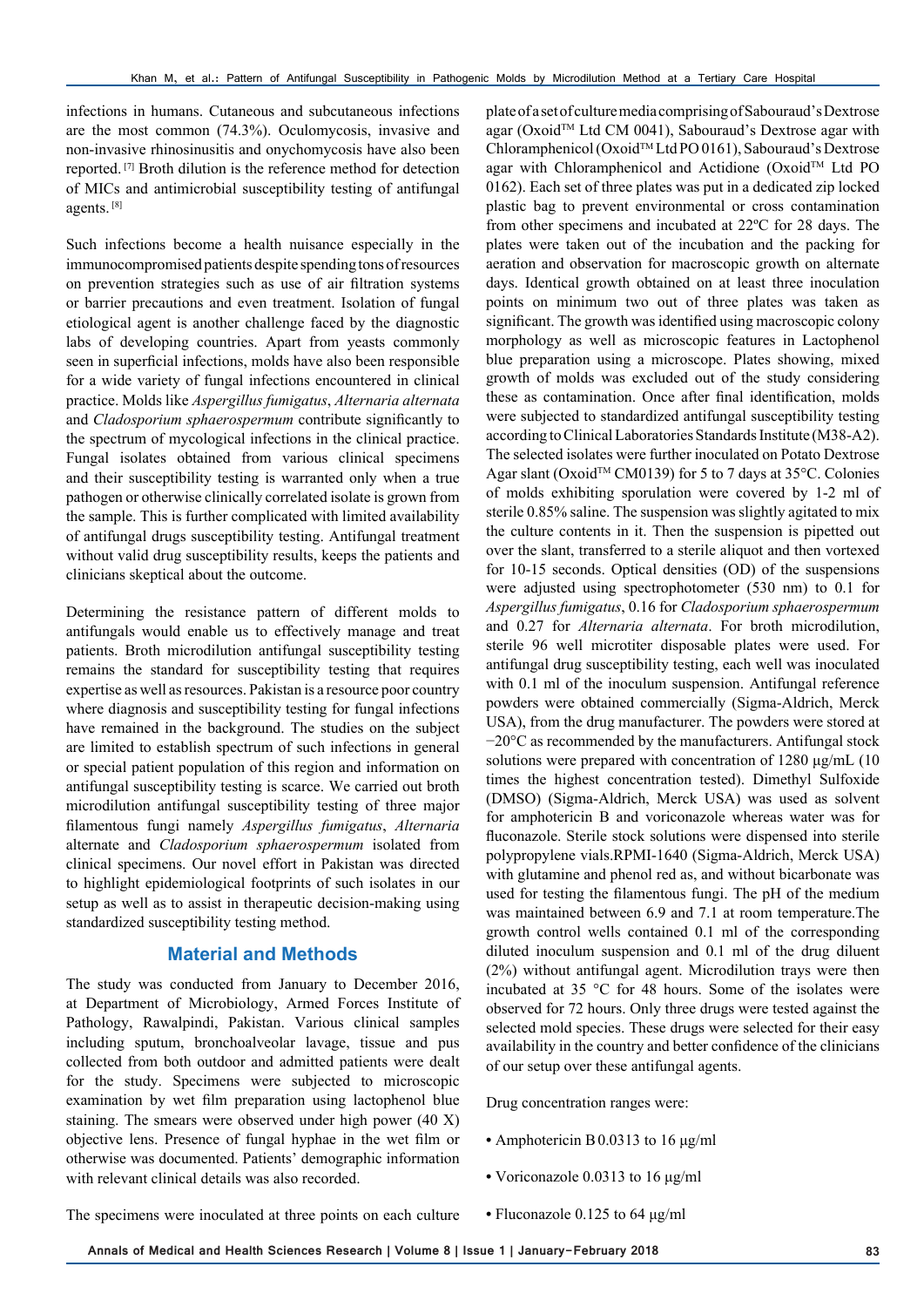Microdilution trays were then incubated at 35 °C for 48 hours. Some of the isolates were observed for 72 hours. Minimal Inhibitory Concentration (MIC) was taken as the lowest antifungal agent concentration that achieves complete inhibition of the growth in the inoculated well. The MIC criteria for the three antifungals are shown in Table 1.

*Aspergillus flavus* ATCC® 204304 and *Aspergillus fumigatus* ATCC® 204305 were used as quality control strains.

## **Results**

Department of Microbiology, Armed Forces Institute of Pathology Rawalpindi received a total of 110 specimens for fungal culture and sensitivity from January to December 2016. Specimens included tissues 96 (44.23%), sputum 53 (24.42%), bronchoalveolar lavage 39 (17.97%) and pus 29 (13.36%). Mean age of the patients was 43 years with SD  $\pm$ 15.629. Age distribution among 110 patients was analyzed as 31 (28.2%) patients were in the range 20-30 years, 21 (19.1%) patients in 31- 40 years, 19 (17.3%) patients were in 41-50 years, 18 (16.4%) patients were between 51-60 years and 21 (19.1%) patients were in age range of 61-70 years. Seventy nine (71.8%) patients were male and 31 (28.2%) patients were female. Fifty-seven specimens (26.26%) did not reveal any fungal growth. Positive growths selected for antifungal susceptibility testing were obtained form 110 specimens. Frequencies of molds subjected to antifungal susceptibility testing from the study isolates were 45 (40.9%) *Aspergillus fumigatus*, 40 (36.3%) *Alternaria alternata*, and 25 (22.7%) *Cladosporium sphaerospermum*. Antifungal susceptibility testing of these isolates was carried out against amphotericin-B, voriconazole and fluconazole (Table 2).

Thirty seven (82.2%) *Aspergillus fumigatus* isolates were susceptible to amphotericin B and so as 35 (87.5%) *Alternaria alternata* and 19 (76%) *Cladosporium sphaerospermum*. Whereas amphotericin B was intermediate in 2 (4.4%) isolates of *Aspergillus fumigatus*, 4 (10%) isolates of *Alternaria alternata*

| Table 1: MIC Criteria.                         |                  |                                   |                    |  |  |  |
|------------------------------------------------|------------------|-----------------------------------|--------------------|--|--|--|
|                                                |                  | <b>Fluconazole Amphotericin B</b> | Voriconazole       |  |  |  |
| Susceptible                                    | $\leq$ 8 µg/ml   | $\leq$ 1 µg/ml                    | $\leq$ 0.125 µg/ml |  |  |  |
| Susceptible<br>Dose dependent/<br>Intermediate | $16-32 \mu q/ml$ | $2 \mu q/ml$                      | $0.25 - 0.5$ µg/ml |  |  |  |
| Resistant                                      | $\geq 64$ µg/ml  | $\geq 4$ µg/ml                    | $\geq 1$ µg/ml     |  |  |  |

**Table 2: Susceptibility pattern of molds to anti-fungal agents.**

and 4 (16%) isolates of *Cladosporium sphaerospermum*.

Voriconazole was found sensitive against 38 (84.5%) *Aspergillus fumigatus* isolates, 33 (82.5%) isolates of *Alternaria alternata* and 21 (84%) isolates of *Cladosporium sphaerospermum*. Susceptible Dose Dependent was observed in 6 (13.3%) *Aspergillus fumigatus* isolates, 6 (15%) isolates of *Alternaria alternata* and 2 (8%) isolates of *Cladosporium sphaerospermum*. Whereas voriconazole was resistant in 1 (2.5%) *Aspergillus fumigatus* isolate 1 (2.5%) isolate of *Alternaria alternata* and 2 (8%) isolates of *Cladosporium sphaerospermum*.

None of the *Aspergillus fumigatus* and *Cladosporium sphaerospermum* isolates were sensitive to fluconazole, while only 1 (2.5%) isolate of *Alternaria alternata* showed susceptibility to this antifungal agent. Susceptible Dose Dependent was observed in 2 (4.4%) of *Aspergillus fumigatus*, 4 (10%) of patients with *Alternaria alternata* and 4 (16%) of patients with *Cladosporium sphaerospermum*.

## **Discussion**

With the availability of an increasing array of systemic antifungal agents, there is a need for accurate, reproducible and predictive susceptibility testing of fungal isolates in order to help inform clinical choice. The application of this standardized approach for the testing of yeast and mold isolates produces susceptibility results that are comparable between laboratories and allow epidemiological analyses at the national and even international level. In addition, monitoring and prediction of emerging susceptibility trends are now possible. Despite availability of many antifungal agents, antifungal clinical resistance occurs, perhaps as a consequence of an infecting organism found to be resistant *in vitro* to one or more antifungals tested. Thus, AFST results, if timely generated by the clinical microbiology laboratory and communicated to clinicians, can aid them in the therapeutic decision making, especially for difficult-to-treat invasive candidiasis and aspergillosis.

Although there are a variety of anti-fungal agents available, clinical resistance still occurs. This may be because of an infecting organism that is resistant *in vitro* or *in vivo*. With the incidence of fungal infections with high mortality rates on the rise, especially in the immune compromised, it is imperative that research be conducted regarding susceptibility testing to aid clinicians in therapeutic decision making. [9] Other susceptible patients are solid organ transplant recipients, those receiving

| <b>Tasto El Subbelgionity pattern of morae to anti-fangal agontol</b> |                |                    |                  |  |  |  |
|-----------------------------------------------------------------------|----------------|--------------------|------------------|--|--|--|
|                                                                       | Antifungal (%) |                    |                  |  |  |  |
| <b>Sensitivity results</b>                                            | Amphotericin B | <b>Fluconazole</b> | Voriconazole     |  |  |  |
| S                                                                     | 82.2           | 0                  | 84.5             |  |  |  |
|                                                                       | 4.4            | 4.4                | 13.3             |  |  |  |
| R                                                                     | 13.4           | 95.6               | $2.2\phantom{0}$ |  |  |  |
| S                                                                     | 87.5           | 2.5                | 82.5             |  |  |  |
|                                                                       | 10             | 10                 | 15               |  |  |  |
| R                                                                     | 2.5            | 87.5               | 2.5              |  |  |  |
| S                                                                     | 76             | 0                  | 84               |  |  |  |
|                                                                       | 16             | 16                 | 8                |  |  |  |
| R                                                                     | 8              | 84                 | ŏ                |  |  |  |
|                                                                       |                |                    |                  |  |  |  |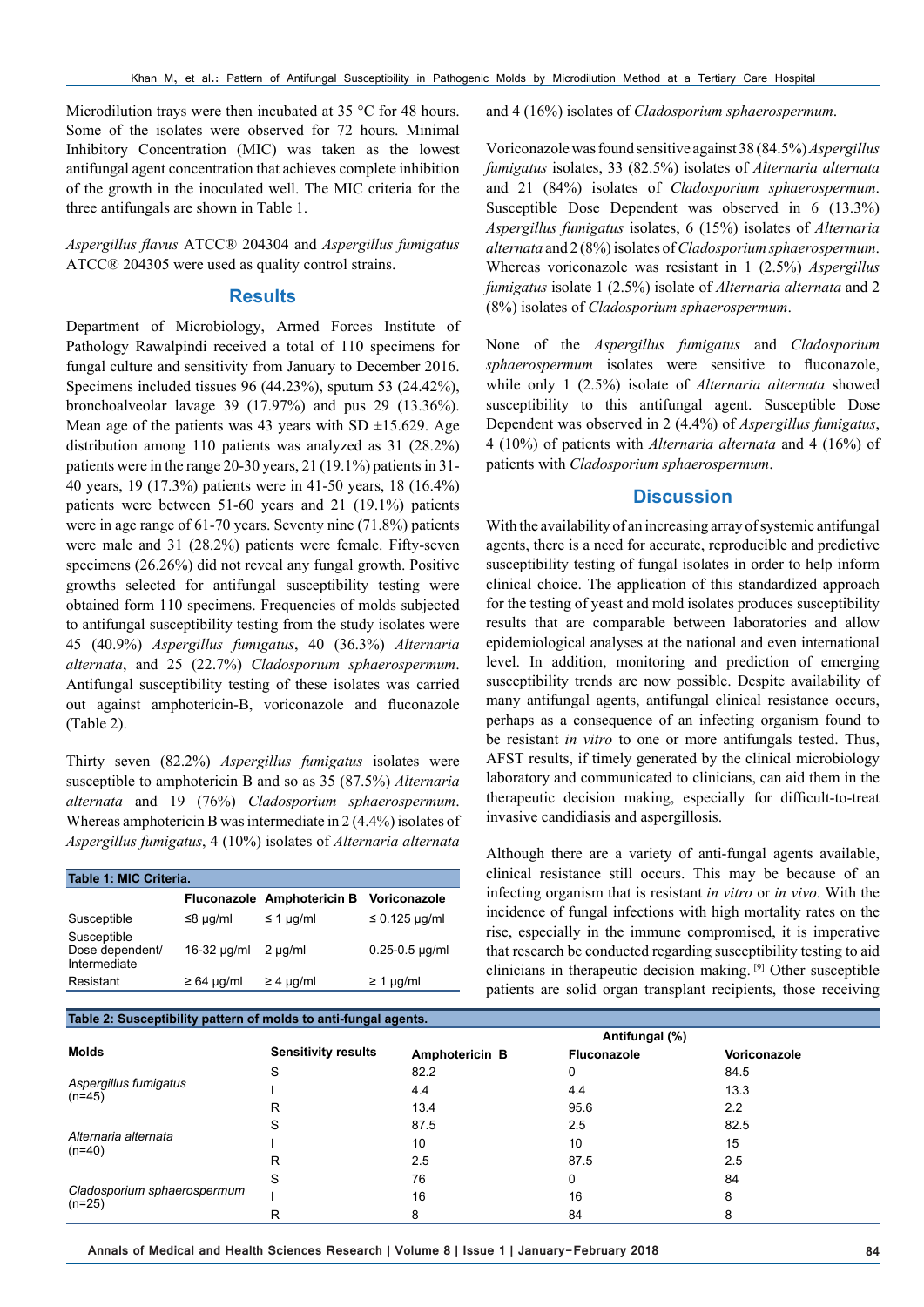high doses of corticosteroids, patients in intensive care units and those with other immunodeficiencies. The risk of invasive fungal disease (IFD) in patients with malignancies depends on the underlying neoplastic process and on the degree of immunosuppression. [10]

Mycotic infections do not rank with bacterial, viral, helminthic and protozoal infections as causes of human suffering. However, they may still be a cause of major distress or disability in affected individuals. Also, in the past two decades, major advances in health care management have led to an increase in life threatening infections caused by true pathogenic or opportunistic fungi. For many years, only a few species of fungi (yeasts, molds and dimorphic fungi) were known to cause human infections. But an increase in size of the population at risk, along with the ubiquitous presence of fungi, has led to a great expansion in the fungal etiology. Fungal infections are often insidious and their diagnosis is often delayed due to coexisting illnesses. The emergence of these infections has created a challenge in their diagnosis and management. [11]

Our study shows almost one third of the patients from younger population with mean age 43 years with male predominance (Male: Female = 72: 28). Amphotericin B still appeared to be the most effective antifungal agent showing higher degree of susceptibility in *Aspergillus fumigatus* and *Alternaria alternata* (82.2% and 87.5% respectively) and slightly lesser degree in *Cladosporium sphaerospermum* (76%). According to a study conducted in the UK, out of 519 isolates of *A. fumigatus*, frequency of itraconazole was 5%. This number has siginificantly increased since 2004. [12] Another study conducted in India on ocular isolates, concluded that amphotericin B was susceptible in all Candida spp. Of the filamentous fungi tested, 4.6% were resistant to amphotericin B, 7.6% and 37.7% were resistant to ketoconazole and fluconazole respectively. [13] Another multicenter retrospective analysis of 83 cases showed, that the most frequently isolated genus was *Aspergillus* terreus isolated in 55% of cases while in remaining *A. terreus* was isolated along with other fungal pathogens. The most common pathogen isolated with *A. terreus* was *A. fumigatus* (48% of cooccurring isolates), followed by *A. flavus* (15%), *A. versicolor* (7.5%), and *A. nidulans* (5%). Patients mortality in the group treated with voriconazole was 55.8%, and was 73.4% in the group that received other antifungal therapy. [14]

Mycology Reference Centre Manchester, United Kingdom had reported azole resistance in *Aspergillus fumigatus* isolates, which was noted as a progressive increase in patients with Azole-resistant strains from 5% in 2004 to 20% in 2009. [8] In our study, voriconazole resistance (MIC  $\geq 1\mu g/ml$ ) was observed in 2.2% of patient with *aspergillus*, 2.5% of patient with *alternaria* and 8% patients with *cladosporium*. Another study showed that Ravuconazole and voriconazole were the most active agents tested against C. krusei (MIC90 of 0.5 μg/ml). Among *Aspergillus* spp., *A. fumigatus* was the most commonly (71.2% of isolates) recovered species; 96.2, 96.2, 84.6, and 11.5% of strains were inhibited by  $\leq 1$  μg/ml of ravuconazole,

voriconazole, itraconazole, and amphotericin B, respectively. Of the antifungal agents tested, ravuconazole and voriconazole displayed the greatest spectrum of activity against pathogenic Candida and *Aspergillus* spp., regardless of geographic origin. These results extend upon previous findings from SENTRY Program reports (1997 to 2000).<sup>[15]</sup>

In this study amphotericin B resistant (MIC  $\geq$  4 µg/ml) isolates were 13.4% of patients with *Aspergillus fumigatus*, 2.5% in patient with *alternaria* and 8% of in patients with *cladosporium*. Although very little data are available regarding correlation between MIC and outcome of treatment with amphotericin B for the filamentous fungi, MICs above 2 μg/mL have been associated with treatment failures and MICs below 2 μg/mL with clinical cure among 29 patients treated with amphotericin B for invasive Aspergillosis caused by A. fumigatus (eight cases), *Aspergillus flavus* (12 cases), and A. terreus (nine cases). [16]

A report of azole resistance in *Aspergillus fumigatus* isolates submitted to the Mycology Reference Centre Manchester, United Kingdom, noted a progressive increase in patients with Azoleresistant strains from 5% in 2004 to 20% in 2009. [17] According to the SENTRY program, the prevalence of polyene resistance among *Aspergillus* species has increased remarkably, with only 11.5% of A. fumigatus isolates inhibited at  $\leq 1$  µg/mL. [15]

## **Conclusion**

In conclusion, we are at an exciting stage in the development of *in vitro* antifungal susceptibility testing and systems are now available that allow the clinical laboratory to perform these tests with some confidence. Traditionally Amphotericin B has been the mainstay of antifungal treatment against invasive fungal infection. In our study, none of isolated *Aspergillus fumigatus* in our study was susceptible to fluconazole. On the contrary, broadspectrum triazole derivatives like voriconazole, itraconazole etc. have demonstrated comparable efficacy to Amphotericin B. These results further potentiate the role of these antifungal agents in fungal infections making them an acceptable choice for empirical, prophylactic or targeted therapy in our clinical settings. This comparison requires to be further investigated at other set ups to be made a part of experts recommendation and hospital protocols.

#### **Conflict of Interest**

All authors disclose that there was no conflict of interest.

#### **References**

- 1. Apisarnthanarak A, Khawcharoenporn T, Mundy LM. Patterns of nosocomial infections, multidrug-resistant microorganisms, and mold detection after extensive black-water flooding:A survey from central Thailand. Infect Control Hosp Epidemiol 2013;34:861-863.
- 2. Anaissie EJ, Stratton SL, Dignani MC, Lee CK, Summerbell RC, Rex JH, et al. Pathogenic molds (including Aspergillus species) in hospital water distribution systems:a 3-year prospective study and clinical implications for patients with hematologic malignancies. Blood 2003;101:2542-2546.
- 3. Bouziane H, Latge JP, Fitting C, Mecheri S, Lelong M, David B. Comparison of the allergenic potency of spores and mycelium of Cladosporium. Allergol Immuno pathol (Madr) 2005;33:125-130.